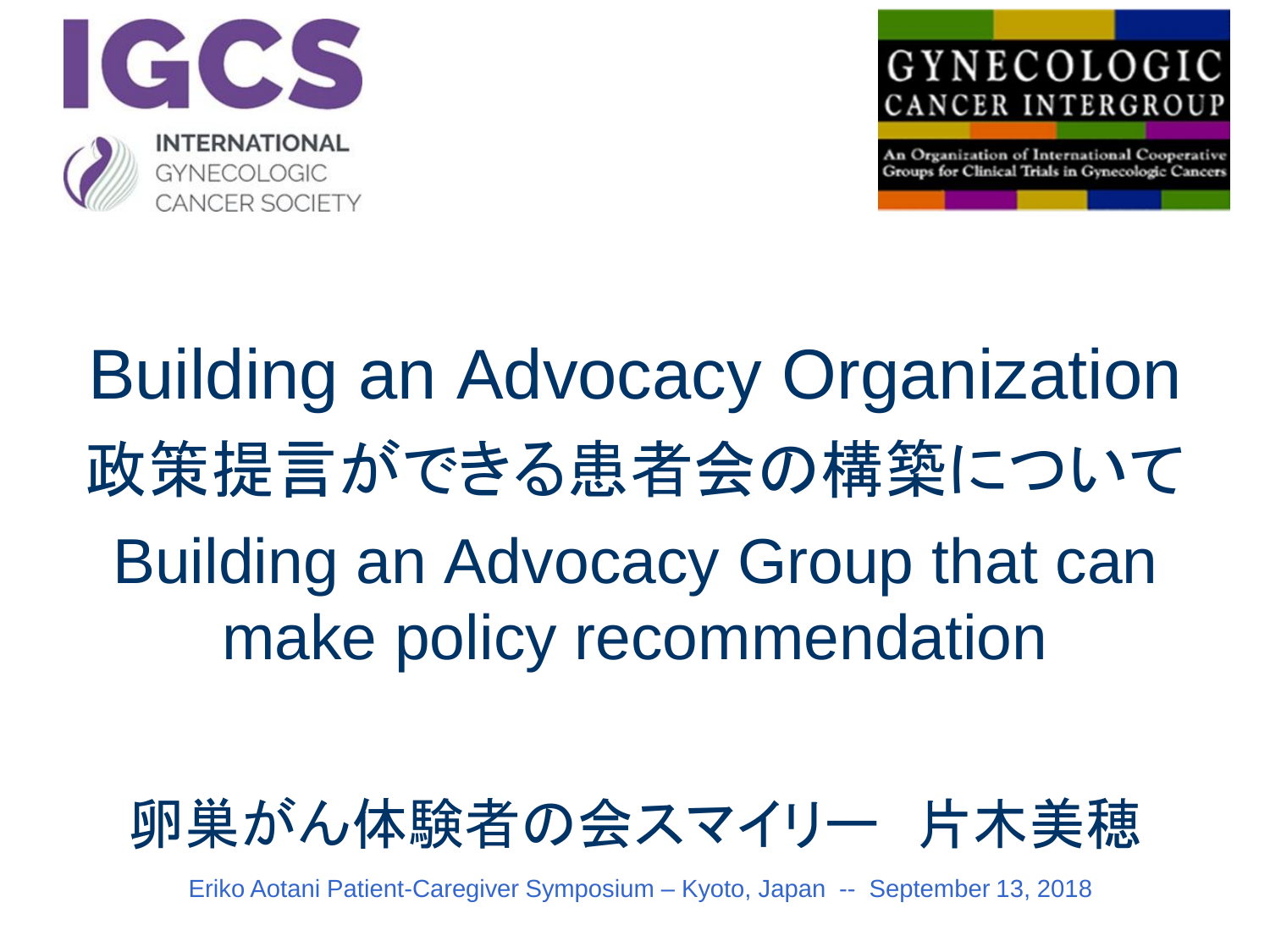

**GYNECOLOGIC** 

**CANCER SOCIETY** 

# **TOPIC:** これまでの主な活動

**Activities in the Past**



- 海外では卵巣がん治療に使われている抗がん剤を求めて署名活動を行 い、ドラッグ・ラグ問題解決のための提言を行う。
- Signature activities were carried out seeking anticancer drugs used for the treatment of ovarian cancer in overseas, and recommendations were given for solving drug-lag.
	- 卵巣がんの治療薬3剤の早期承認を求める。
	- Requested early approval of 3 drugs for the treatment of ovarian cancer
	- 独立行政法人医薬品医療機器総合機構(PMDA)の審査官増員を要望
	- Requested increase of examiners of PMDA (Japanese FDA)
	- 日本では未承認薬の検討会しかなかったので適応外薬も含めて検討する設置を要望、 すでに医学的、薬学的に公知の事実がある医薬品については速やかに保険適用を求め る。
	- Since there was a committee examining only for unapproved drugs in Japan, we requested to consider to include non-indication drugs, promptly seek medical insurance coverage for drugs already known medically or pharmacologically efficacies.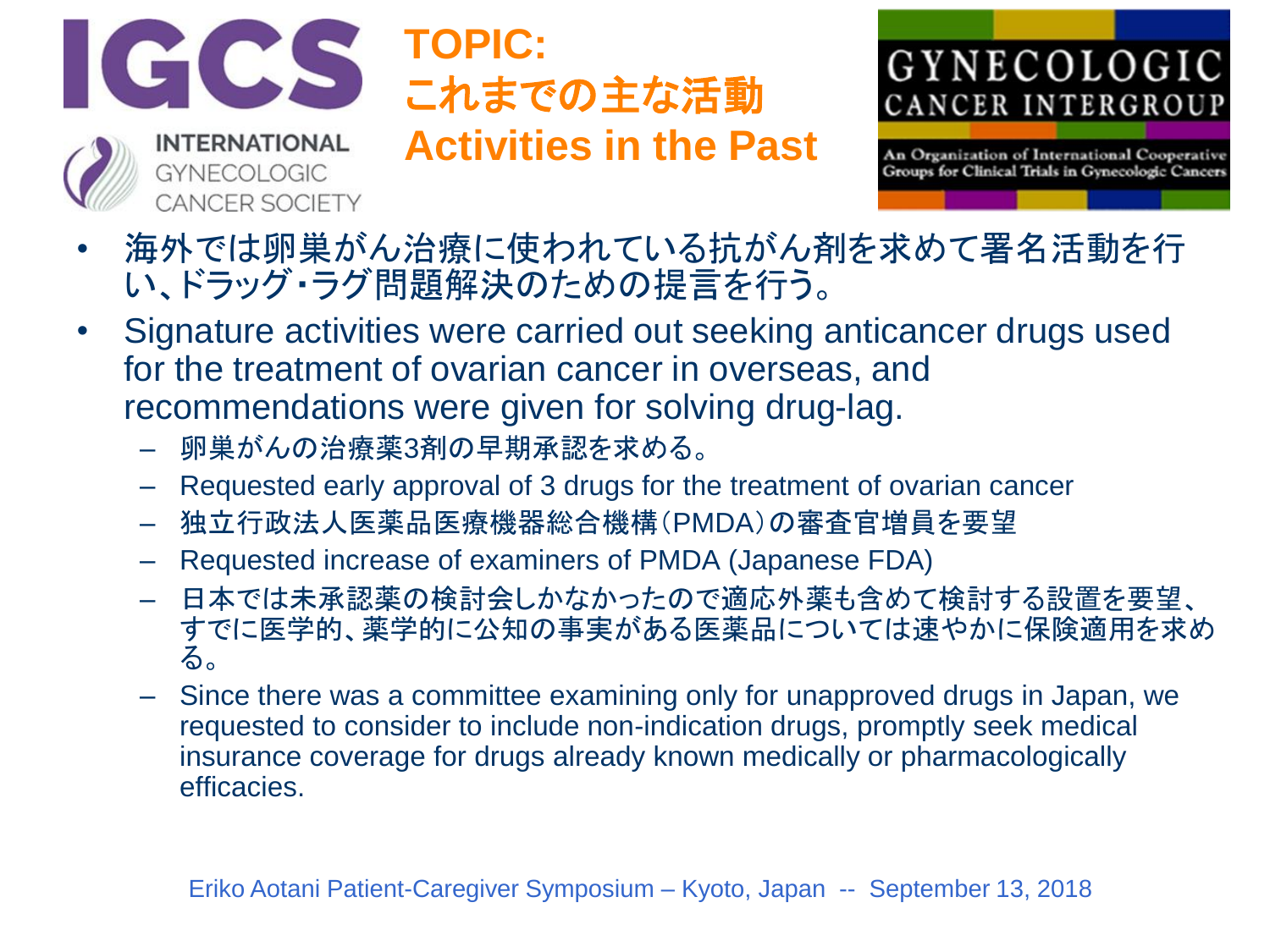

**INTERNATIONAL** 

**CANCER SOCIETY** 

**GYNECOLOGIC** 

# **TOPIC:** これまでの主な活動 **Activities in the Past**

# GYNECOLOGIC CANCER INTERGROUP

- 結果 Results
	- 卵巣がんの抗がん剤が承認される。
	- Anticancer drugs for ovarian cancer were approved.
	- 厚生労働大臣が医薬品の審査官を3倍に増やすと約束し実現。欧米並みに審査時間 が短縮される。
	- The Minister of Health, Labor and Welfare promised to triple the drug examiners, and embodiment. The examination time became shortened equally to the West.
	- 厚生労働省が2010年に検討会議を設置し2018年3月時点で168もの薬が日本での承 認を受ける、保険適用が前倒しで行われるなどとして治療に使えるようになった。
	- The Ministry of Health, Labor and Welfare set up a review meeting in 2010, and 168 drugs were approved in Japan as of March 2018. Insurance coverage became available for treatment ahead of schedule.
		- 参考
		- https://www.mhlw.go.jp/stf/seisakunitsuite/bunya/kenkou\_iryou/iyakuhin/kaihatsu yousei/index.html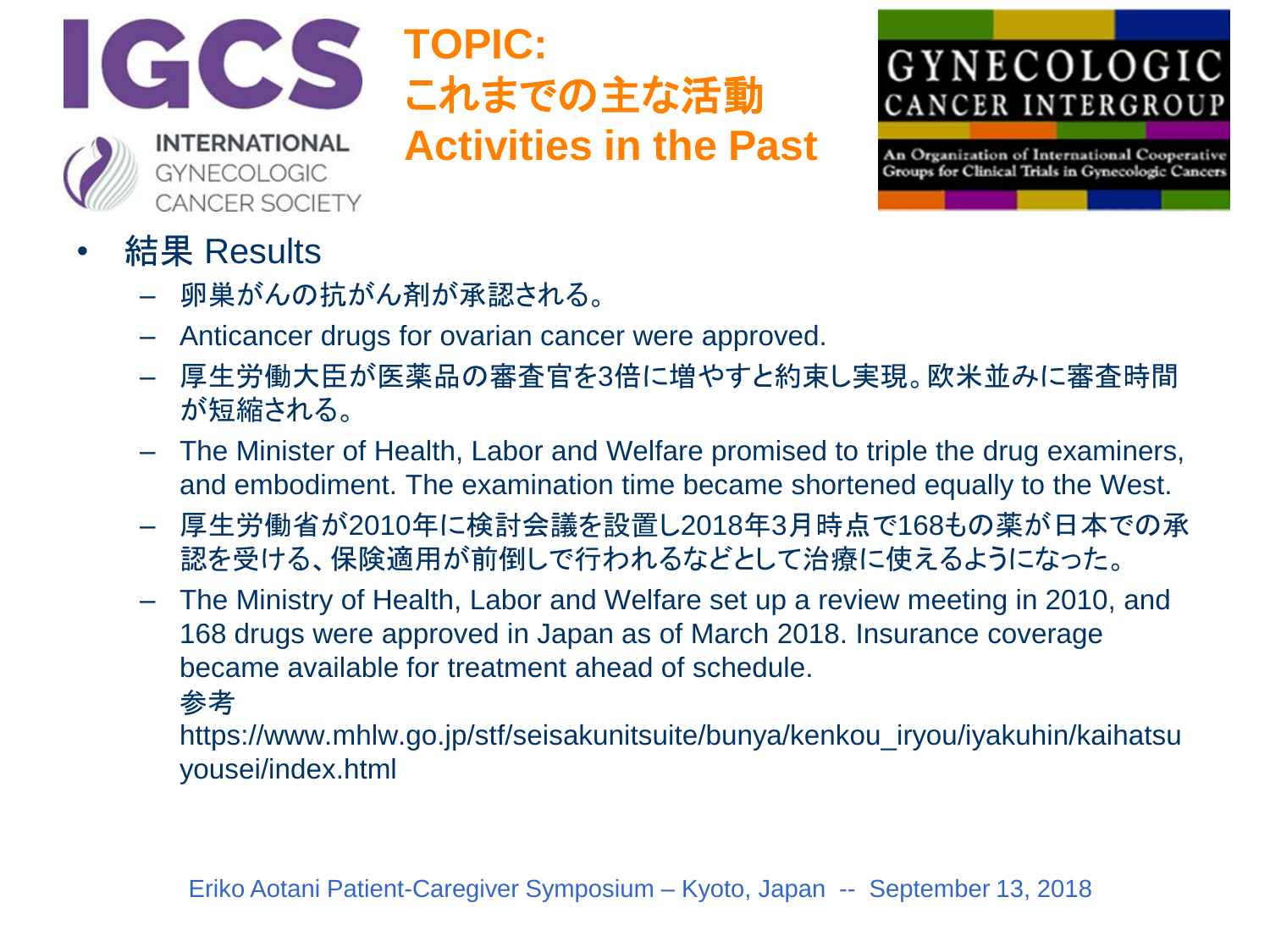

**CANCER SOCIETY** 

# **TOPIC:** これまでの主な活動

# GYNECOLOGIC CANCER INTERGROUP

An Organization of International Cooperative Groups for Clinical Trials in Gynecologic Cancers

げた!。

ん患者の友人が再発

未承認の抗がん剤を保険適応に<br>ドラッグ・ラグ問題で行政を動かし

05年にこのスマイリーを立ち上 ドラッグ・ラグ問題を知った。





スマイリーを立ち上げ四 名を提出したとき。「08年の時はネットや街頭 で集め提出した署名は、段ボール箱9箱にも なりました」(下)がんに関するセミナーやシン ポジウムで登壇する機会も多い

#### **PROFILE**

73年大阪府生まれ。金蘭短期大学国文科 卒業後にトランスコスモス入社。99年結婚 退職。01年27歳で長男を出産。03年に第2 子を流産した際、卵巣の腫れが発覚。04年 30歳で卵巣がんが見つかり摘出手術を受け た。06年同団体設立、代表となる

「私自身30歳で卵巣がんを患い このページは翻訳不要です体験者の会スマイリー はがいる がこの解 与える<br>える 筵を「ド る人は少 治療に有 の承認に 遅れてい 代表 は有効な がある。 薬事情 片木美穂 きん(37歳)

決していない。 る」と熱く語った。 る歴史的な決定が下された。「大 きな一歩ですが、 ムチンやジェムザー 問に保険適用で使うことを認め かんに未承認の抗がん剤を承認 夜押しし同年8月30日、 舌を厚生労働省へ提出。 かん患者会の団体の協力を1週 たった)。 で使われていたが日本は未承認 を勝ち取る(同薬は世界75カ国 の抗がん剤ドキシルの早期承認 15万4552筆もの署名を集め 同で取りつけ、 めて3年後、 **学生労働大臣に提出。** を経て亡くなったこともあって には2万8603筆、 と国会議員に声を掛けた。 96年 ドラッグ・ラグ問題を解決しよ **前に立ち「薬を認めてほしい** - クスを送った。患者の声を白 みあさり、 3時間で、 けのチラシにまとめ、 それから片木さんは毎日睡眠 10年7月には全国の 製薬会社に質問のフ 薬に関する論文を誌 09年4月卵巣がん これからも頑張 共同名義の要望 まだ問題は解 ルなど卵巣 活動を始 08年には 議員会館 これが ハイカ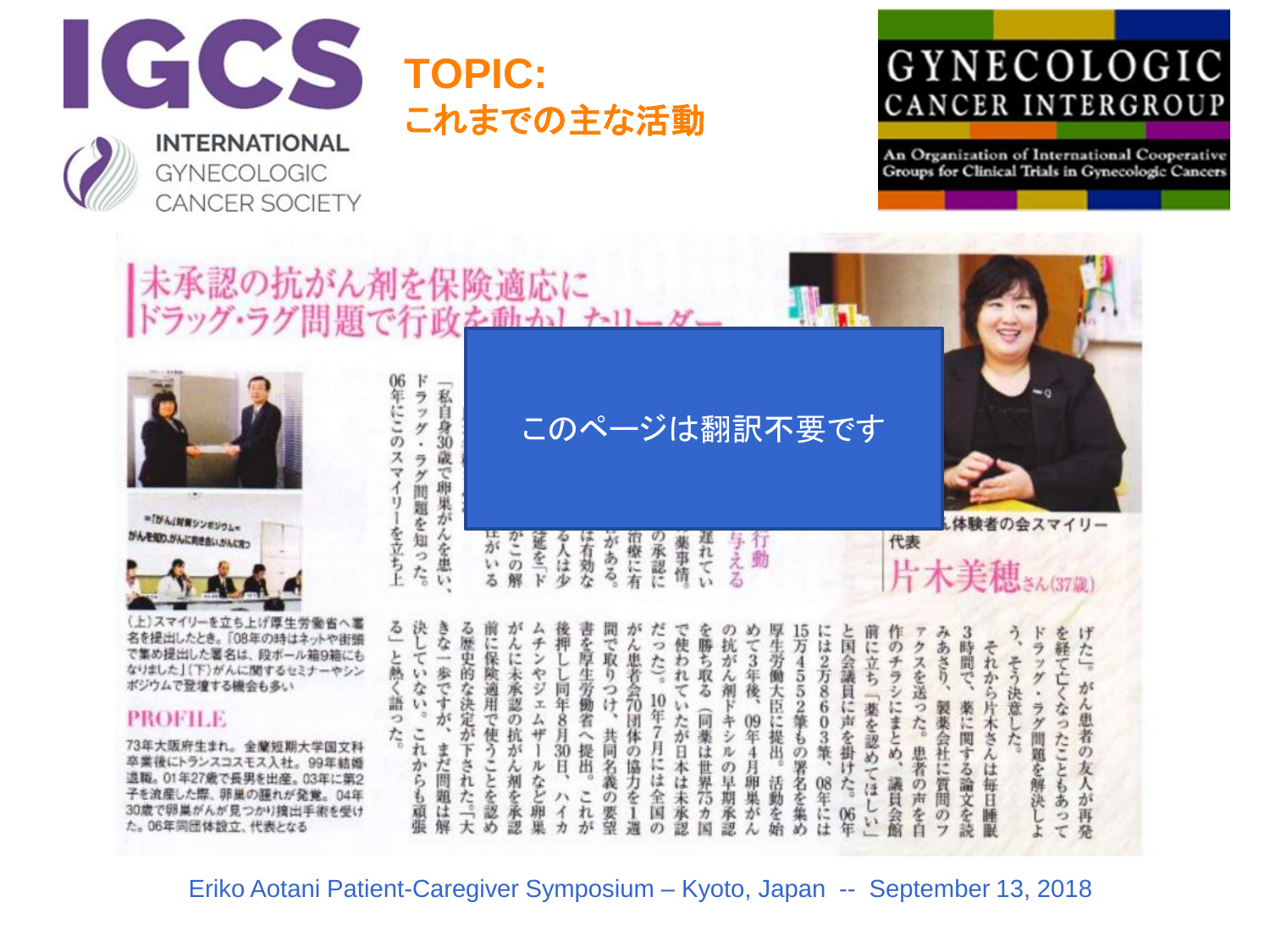

**GYNECOLOGIC CANCER SOCIETY** 

# **TOPIC:** これまでの主な活動

**Activities in the Past**

命を脅かす疾患などの患者に セスを可能とする公的制度の コンパッショネートユースCom でいいと思います

- がん登録法案の必要性を訴える
- Appeal for the need for cancer registration legislation
- イレッサ訴訟について冷静な司法判断を求める
- Ask for phlegmatic judicial judgment about Iressa lawsuit
- 薬事法改正に携わり、命を脅かす疾患などの患者に例外的に未承認薬のア クセスを可能とする公的制度を求める
- Involvement in revising the Pharmaceutical Affairs Law, and requested to build a public system for "Compassionate Use"
- がん対策基本法改正案に対し希少がんや難治がんの項目を盛り込むよう意 見を提出する
- Submit opinions to include rare cancers or refractory cancers into the revised Cancer Countermeasure Basic Law.
- 保湿剤ヒルドイドの保険適用解除に反対する意見を提出する など
- Submit an opinion opposed to cancellation of insurance coverage of humectant Hildoid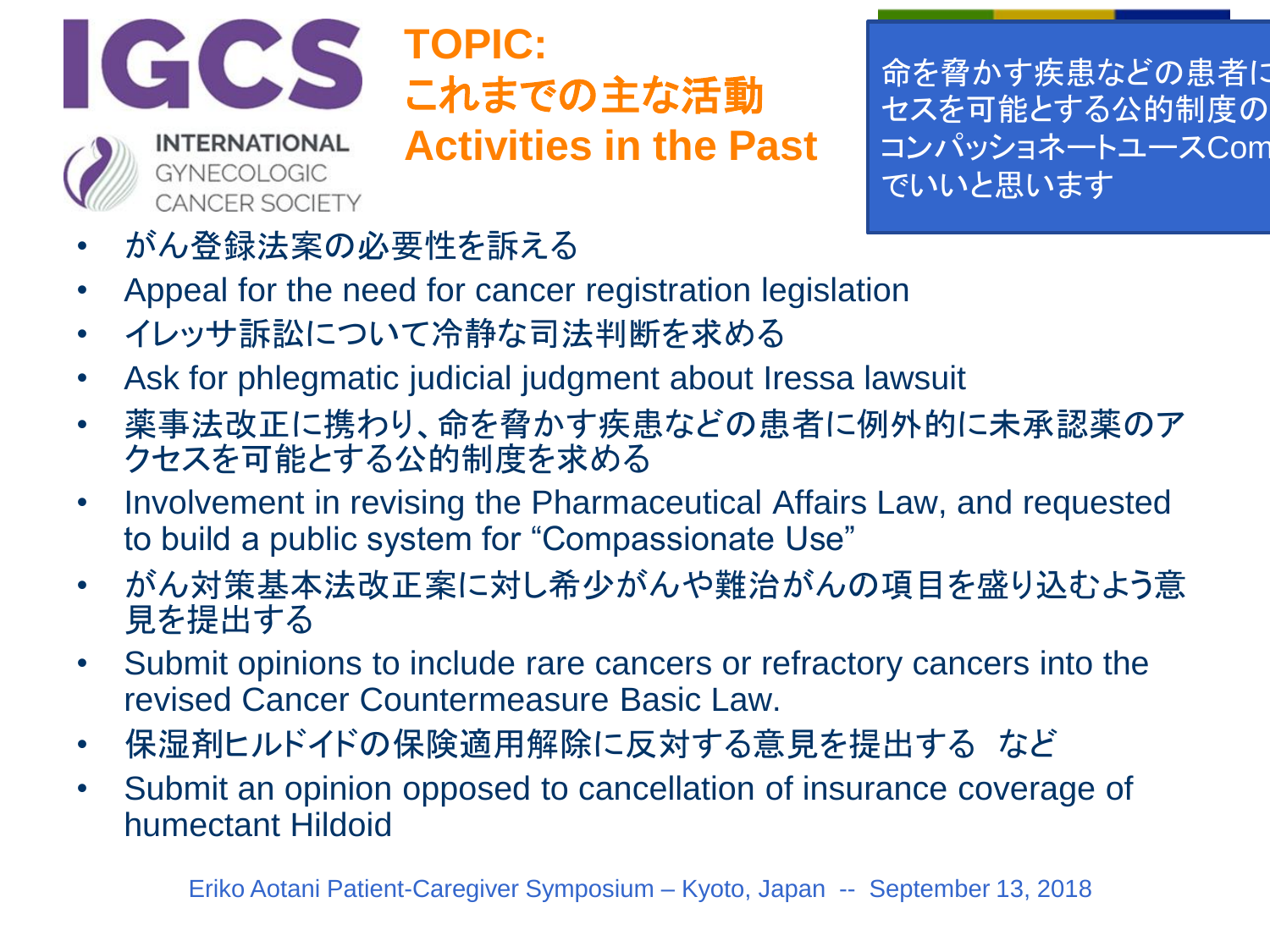

↓

↓

# **TOPIC:** 政策提言をするまで **Before Policy Advice**

# GYNECOLOGIC CANCER INTERGROUP

An Organization of International Cooperative Groups for Clinical Trials in Gynecologic Cancers

海外で承認されている抗がん剤を日本で承認してほしい!

We want anti-cancer drugs approved overseas also get approved in Japan!

患者会を作って署名活動をしよう(簡単)

Let's make patient group and do signature activities (Easy)

```
厚生労働省に署名を提出(簡単)
```
Submit a signature to the Ministry of Health, Labor and Welfare (Easy)





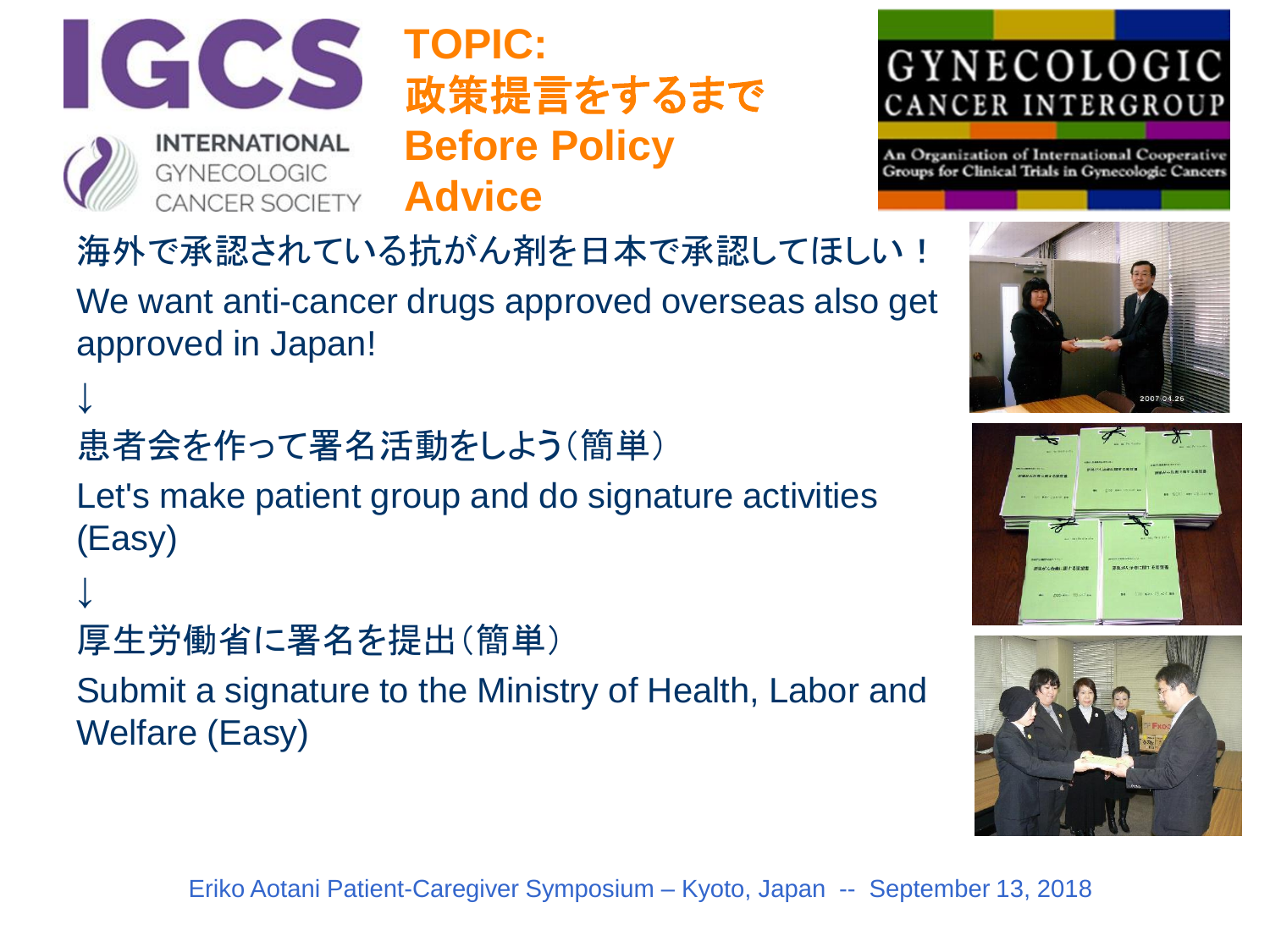

Eriko Aotani Patient-Caregiver Symposium – Kyoto, Japan -- September 13, 2018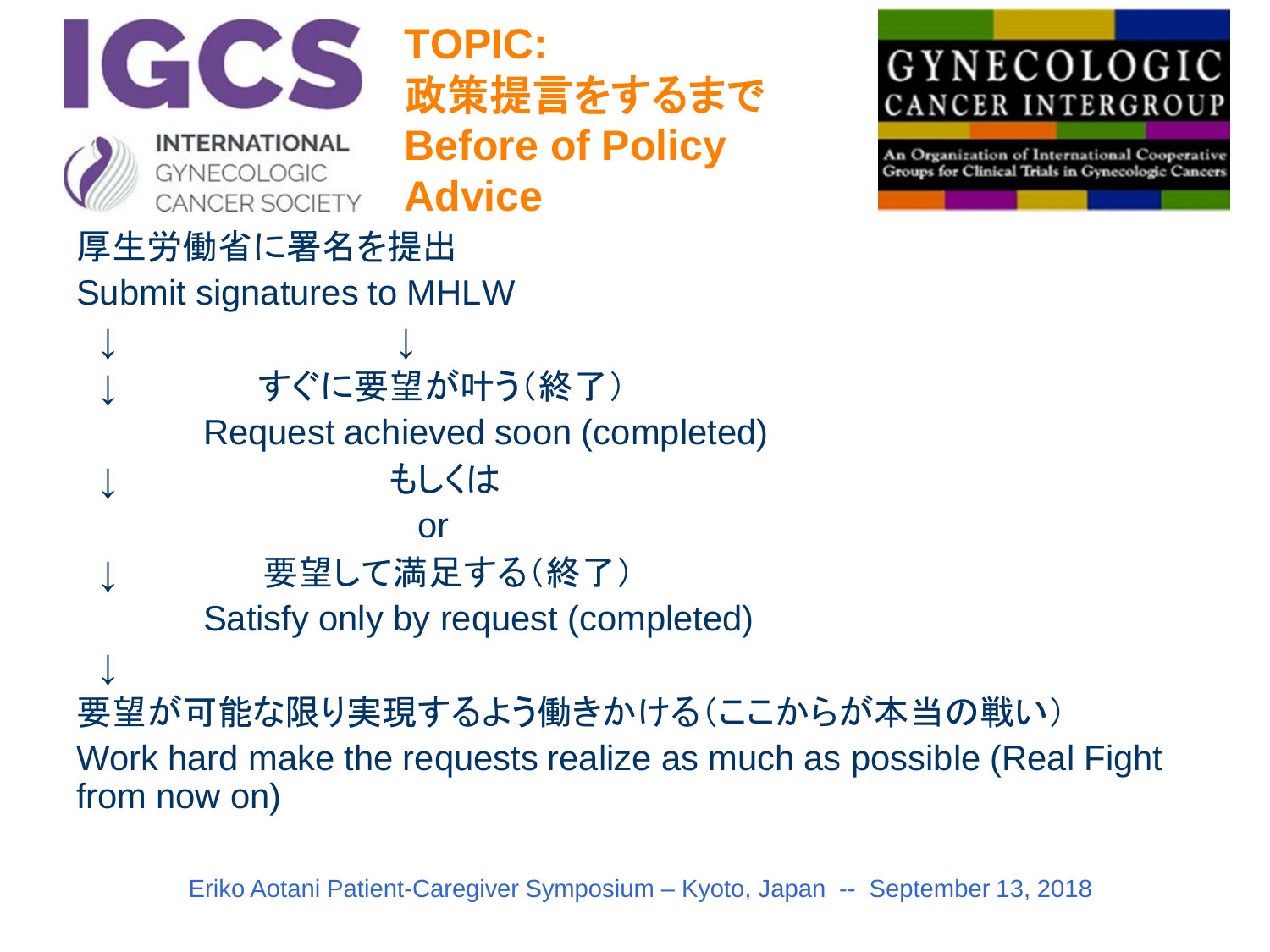

**TOPIC:** 政策提言をするまで **Before Policy Advice**



An Organization of International Cooperative Groups for Clinical Trials in Gynecologic Cancers

# 患者さんの声を聴く

Listen to patients' voice.

「海外で承認されている抗がん剤を日本で承認してほしい!」

"We want anti-cancer drugs approved overseas also get approved in Japan!"

↓

その問題は Is the problem .....

個人の問題か→個人が努力しなければならないかも

Personal level?  $\rightarrow$  Individual may work hard

自治体レベルの問題か→特定の地域の問題であれば地域へ要望

Municipal level?  $\rightarrow$ Request to the regional government if it is a specific regional problem

国レベルの問題か→国へ要望

National level?  $\rightarrow$  Request to National government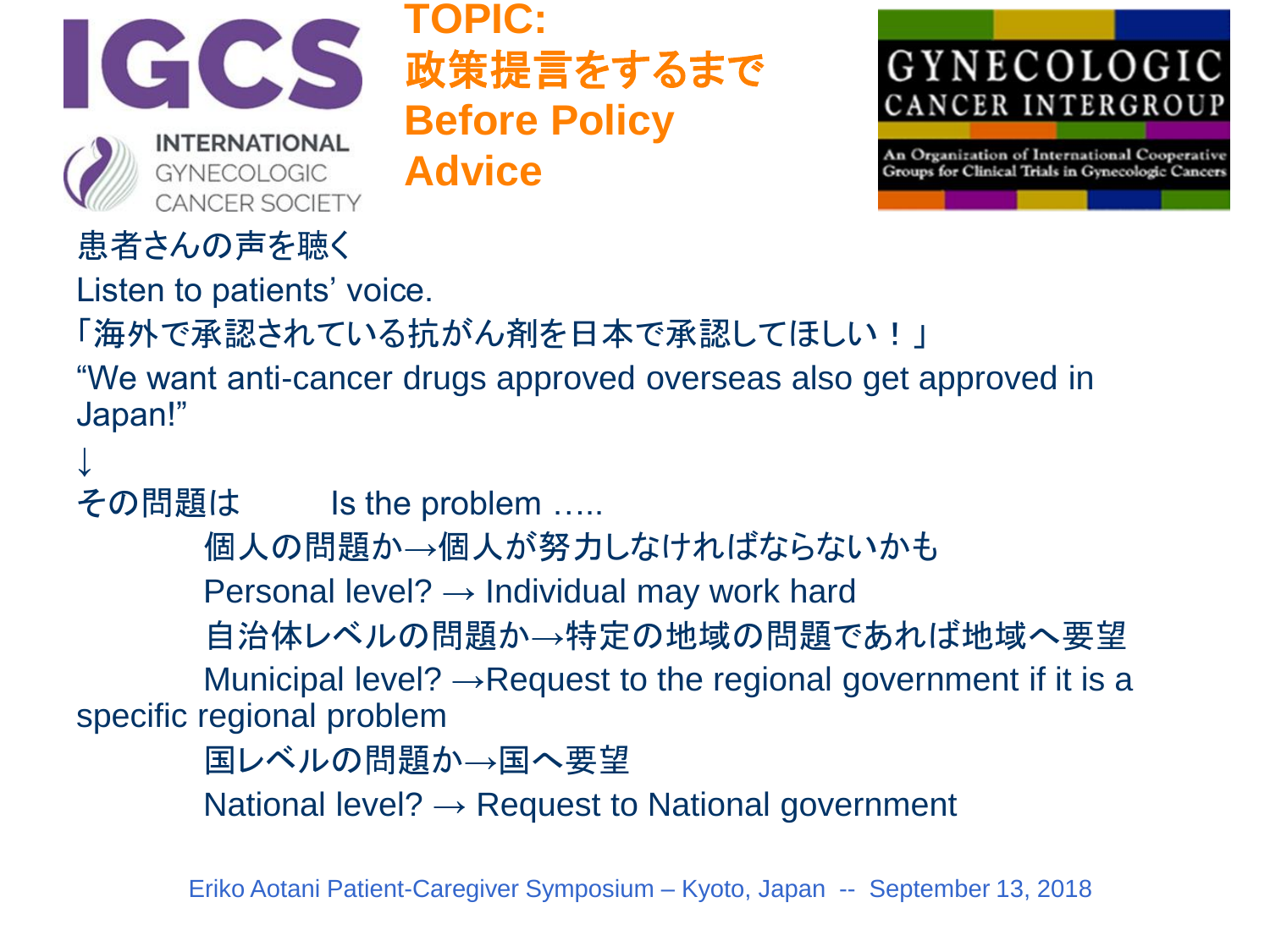

# **TOPIC:** 政策提言をしてから **After Policy Advice**

# GYNECOLOGIC CANCER INTERGROUP

An Organization of International Cooperative Groups for Clinical Trials in Gynecologic Cancers

要望を実現するために To realize the request なぜその問題が起きているのか →法律が必要(国会、厚生労働省) Why did the problem happen?  $\rightarrow$  Law is necessary (Diet, MHLW)

understandings

→制度、仕組みが必要(厚生労働省)  $\rightarrow$ Regulation is necessary (MHLW) 社会的問題、社会の理解 →わかりやすいストーリーで共感作り Social problems, Society's →Create empathy with easy-to-<br>understandings and understand stories →マスメディアへの働きかけ

- $\rightarrow$  Work on mass media
- 勉強 → → →現行の問題点、現行の制度、法律
- Study →Current problems, Existing regulations, Law
	- →国の仕組み(どこに働きかけるか)
	- $\rightarrow$ Structure of country (Where to work?)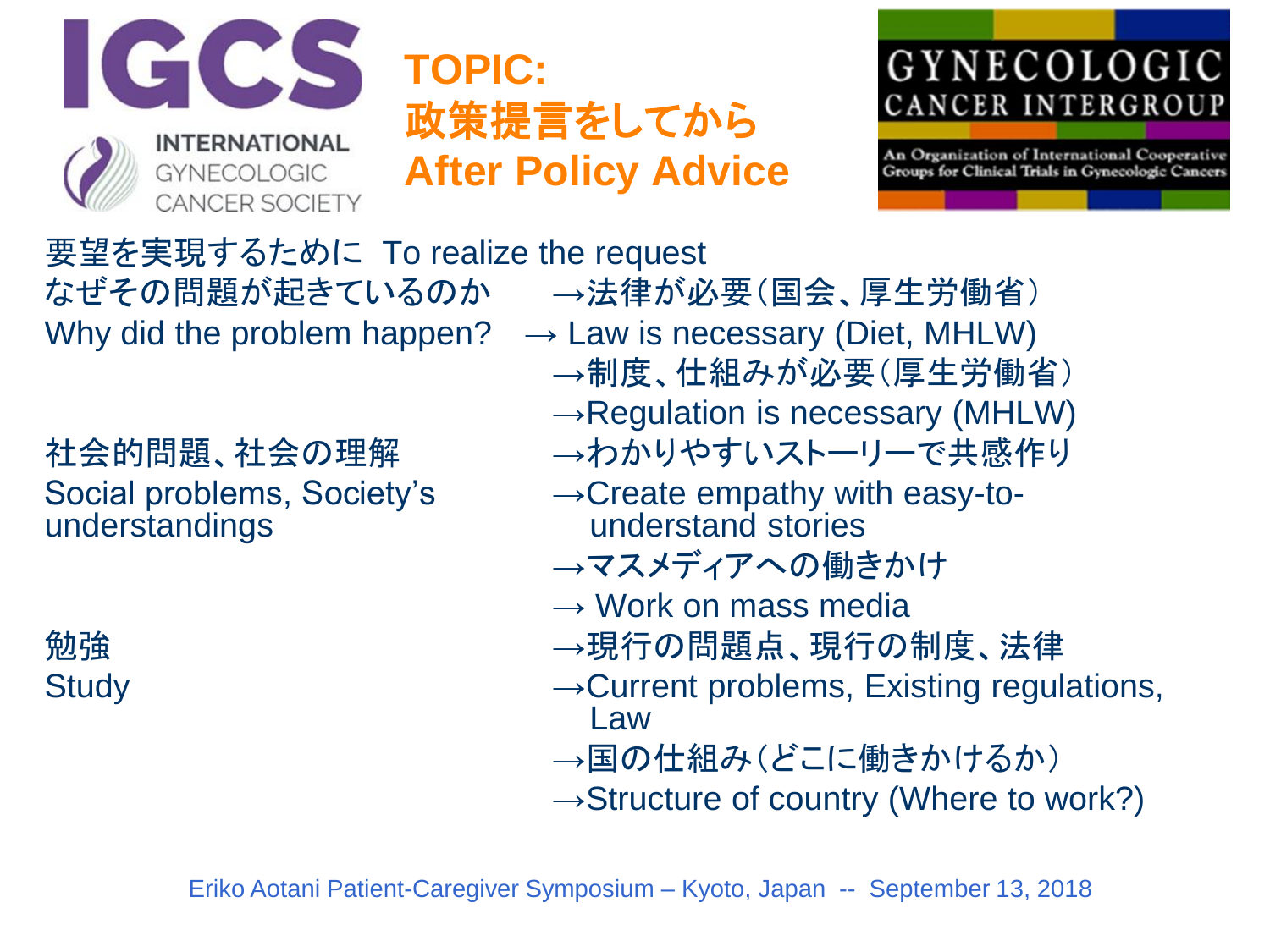

# **TOPIC:** 政策提言をしてから **After Policy Advice**

# GYNECOLOGIC CANCER INTERGROUP

An Organization of International Cooperative Groups for Clinical Trials in Gynecologic Cancers

要望を実現するために To realize the request 信頼を得るために →みだしなみ、人に頼む礼儀 To gain trust → Appearance, Courtesy →人心掌握術(お礼状、マナー)  $\rightarrow$ Human heart control (Thank you letter, Manner) →聴く技術  $\rightarrow$ Technique of listening →また会いたいと思わせる  $\rightarrow$  Let them think to meet me again →下手に出ない(バカにされない)  $\rightarrow$ →筋を通す(患者のため、インチキNO)  $\rightarrow$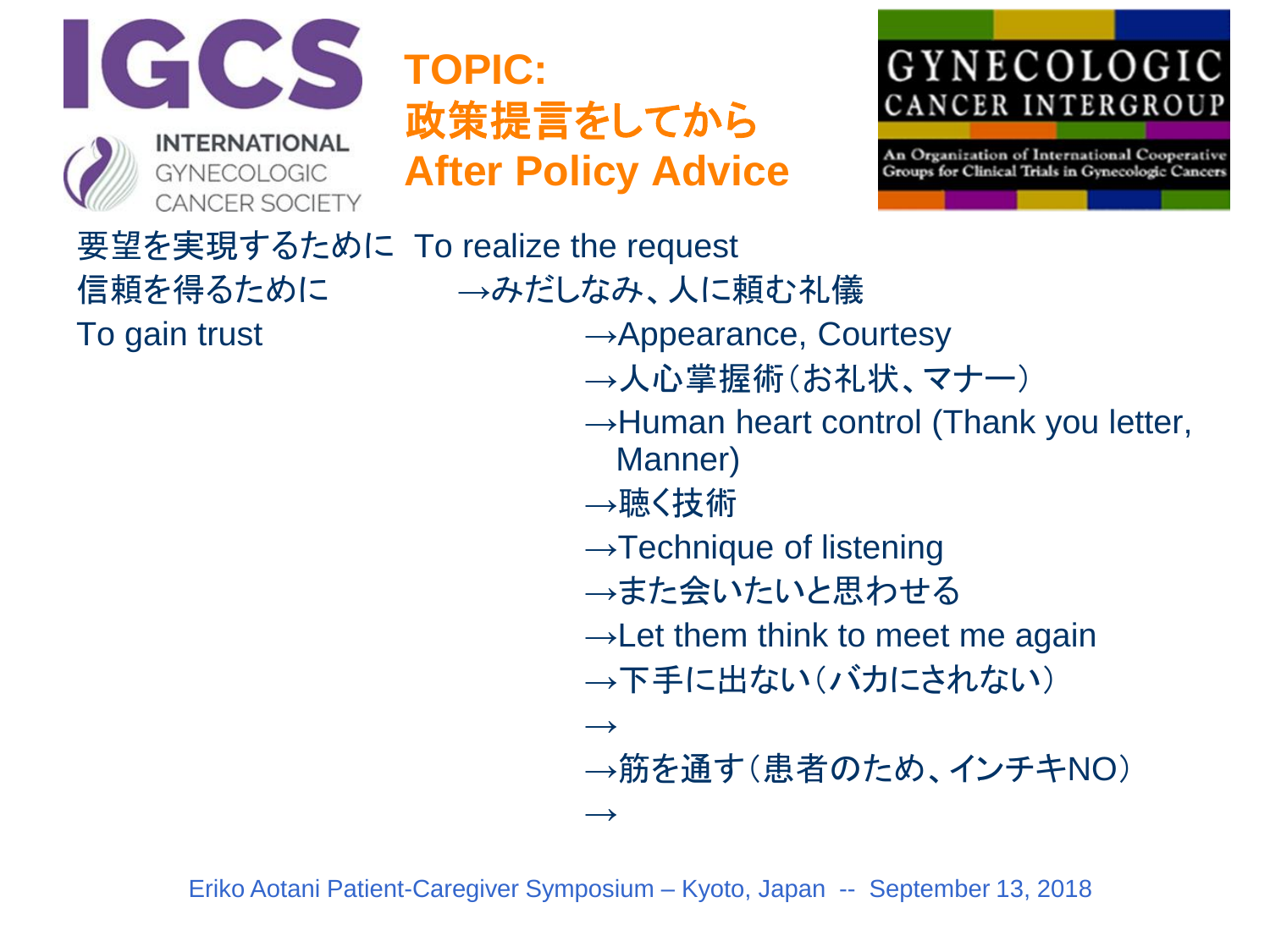

要望を実現するために

To realize the request

Send out information

何よりも行動する

Act

そして

And

# **TOPIC:** 政策提言をしてから **After Policy Advice**

# GYNECOLOGIC CANCER INTERGROUP

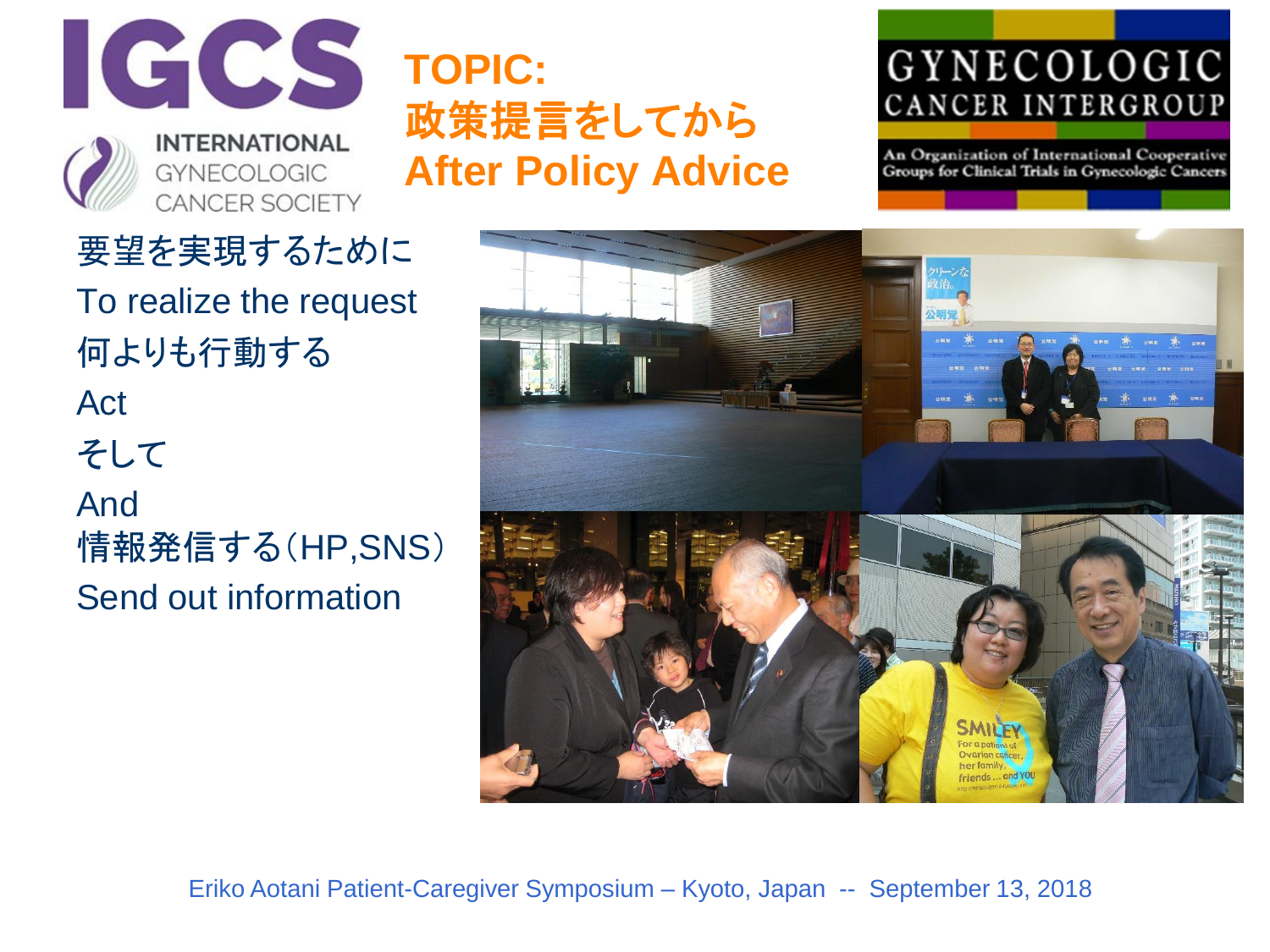

**CANCER SOCIETY** 

**TOPIC:** 政策提言体制の構築 **Building a structure for Policy advice**

自分がなんでもできるわけがない There is no way I can do anything ただし、自分が一番努力しないと誰も助けてくれない However, no one will help us if I do my best

科学的根拠 →医師、CRC など Scientific evidence →Doctor, CRC, etc 医療提供体制 →医師、薬剤師、看護師 など Medical System →Doctor, Pharmacist, Nurse, etc 研究体制 →研究者、CRC、治験事務局 など Research System→Researcher, CRC, Research Office etc 医薬品 →医師、企業 など Drugs →Doctor, Pharmaceutical Company, etc 法律、制度 →研究者、CRC、役人 など Law, Regulation → Researcher, CRC, Government official, etc

GYNECOLOGIC CANCER INTERGROUP

An Organization of International Cooperative Groups for Clinical Trials in Gynecologic Cancers



信頼できる方に アドバイスいただく Get advice from people who can trust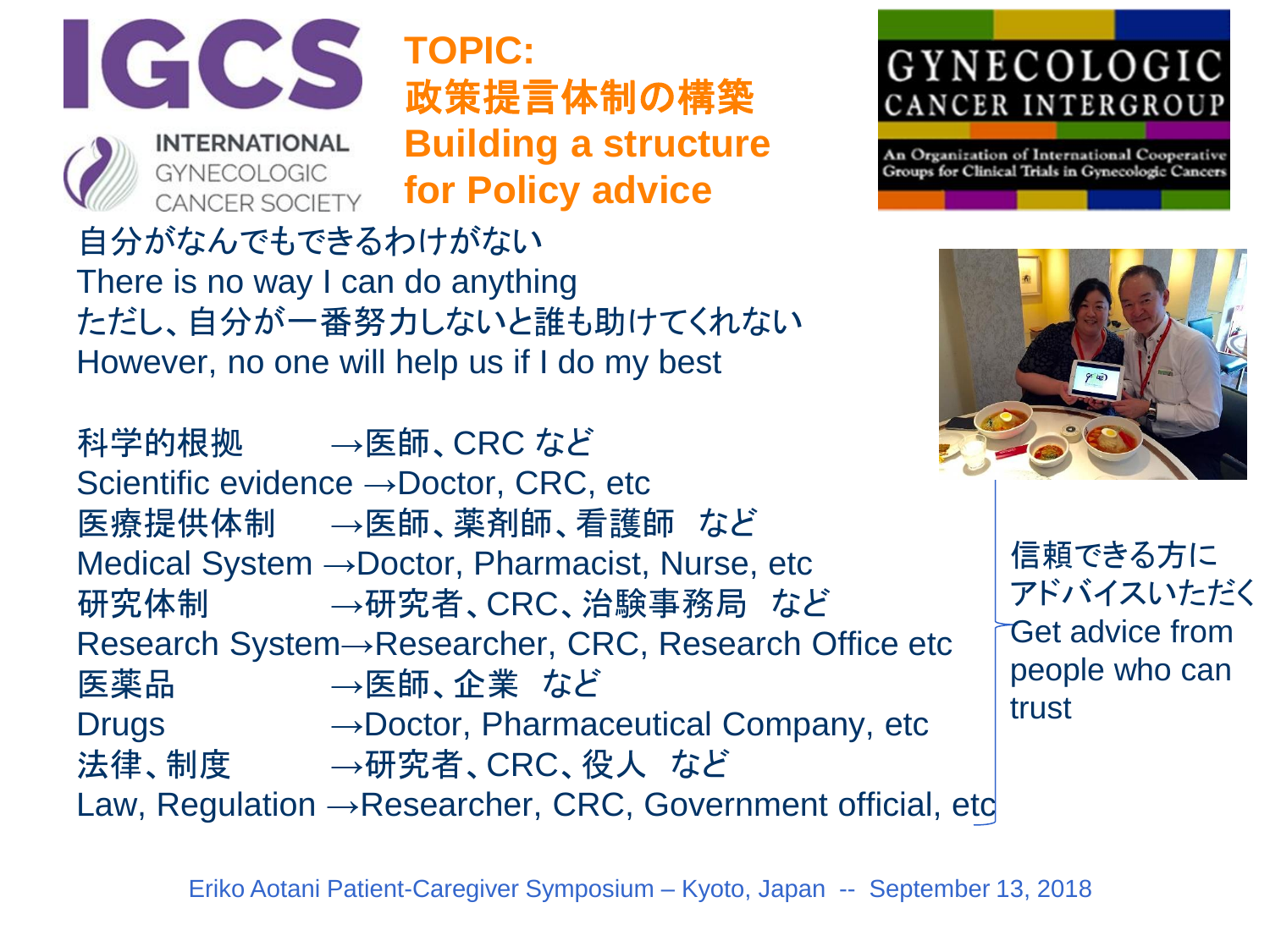

**TOPIC:** 政策提言体制の構築 **Building a structure for Policy advice**

# GYNECOLOGIC CANCER INTERGROUP

An Organization of International Cooperative Groups for Clinical Trials in Gynecologic Cancers

情報発信 →他の患者会、記者、広報経験者 など Send out information→Other advocacy, Reporter, Public relation, etc 国の動き →記者、議員秘書、役人 など Country movement  $\rightarrow$ Reporter, Congressman secretary, Government officials, etc 物語 →患者、家族、遺族 など Narrative story  $\rightarrow$  Patient, Family, Bereaved family, etc

人の話は すべて宝 People's stories are all treasure.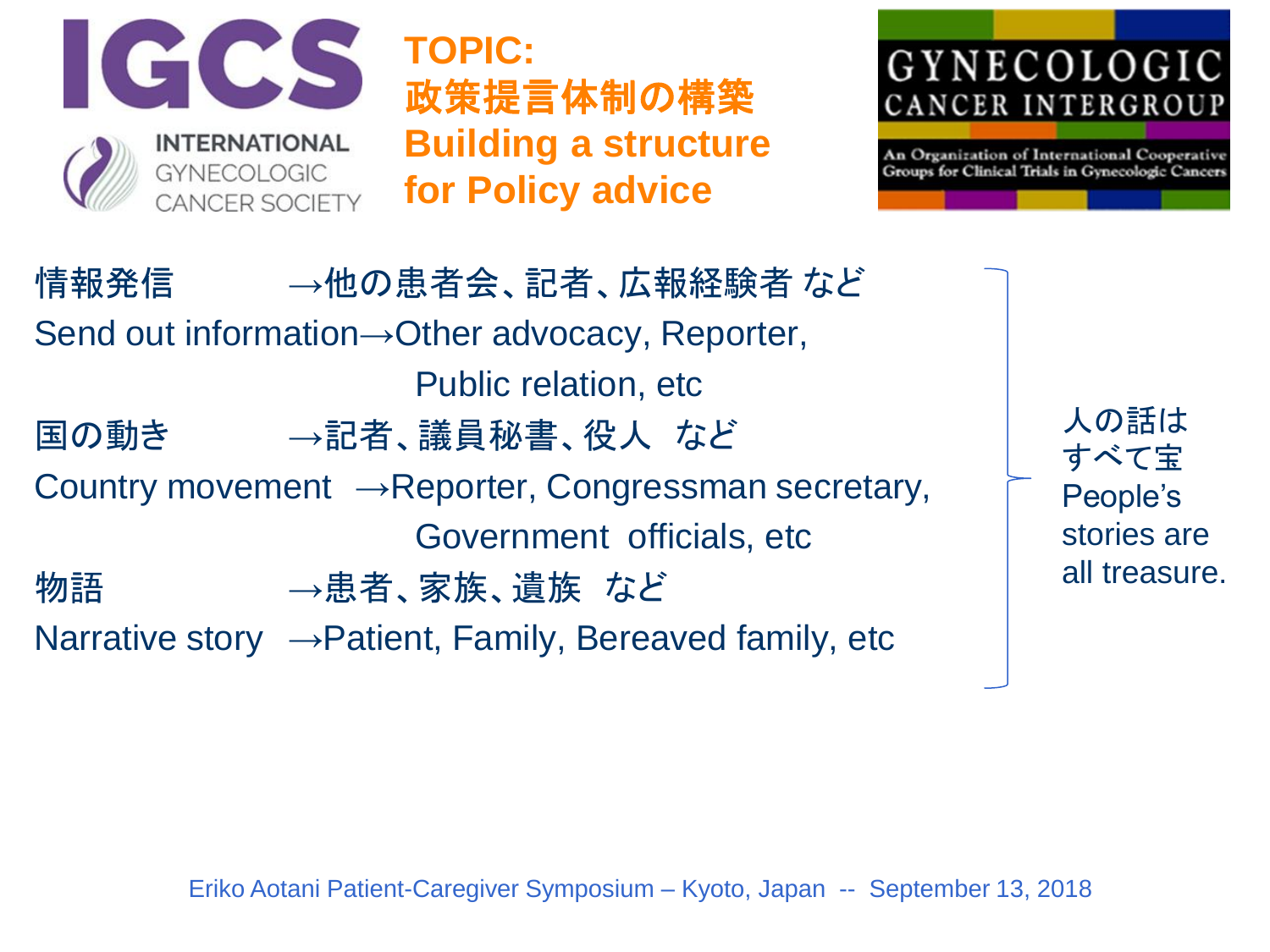

**TOPIC:** 政策提言体制の構築 **Building a structure for Policy advice**



An Organization of International Cooperative Groups for Clinical Trials in Gynecologic Cancers

問題に対して「最短距離」で解決できるように「走る」ために、 活動を理解し、応援してくださる人たちを味方につけて 間違いがないよう確認をして進んでいく(独りよがりにならない)体制を構築。

In order to "run" so that the issues can be solved at the "shortest distance", we need to built a system, not to be selfrighteous, to move forward to make sure there are no mistakes by attracting people who understand the activities and attach them to our side.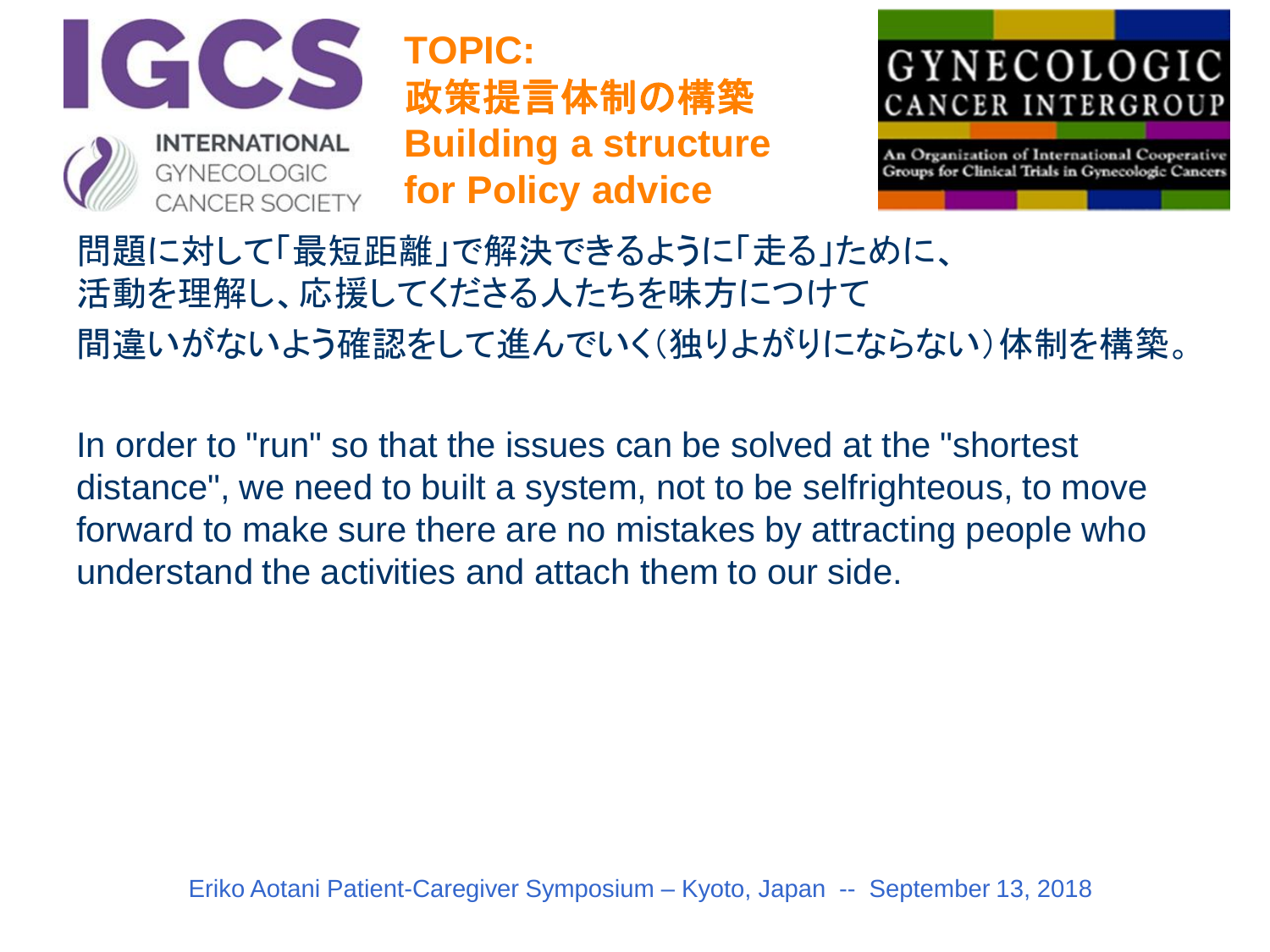

# **TOPIC:** 政策提言体制の構築 **Building a structure for Policy advice**

# GYNECOLOGIC CANCER INTERGROUP

An Organization of International Cooperative Groups for Clinical Trials in Gynecologic Cancers

(事例)保湿剤ヒルドイドが保険適用が切られるかもしれない

(Case) Health insurance coverage of humectant Hildoid may be terminated

- →医師:他のがんの副作用対策に使ってないか確認→多くの患者が困る
- $\rightarrow$ Doctor: Confirm whether it is not being used it for side effects of anticancer drugs.
- $\rightarrow$  Many patients will be in trouble.
- →企業:その薬の正しい適用などを確認
- $\rightarrow$  Company: Confirm the correct application for Hildoid
- →役人:要望を出す担当窓口、審議している会議など確認
- $\rightarrow$ Officials: Confirm official person in charge, Inquiry council
- →患者:実際に使っている患者の思い、どう困るかを物語を確認

 $\rightarrow$  Patients: Thoughts of patients using it, and confirm the story how they are in trouble.

→広報経験者:社会に対して要望内容のわかりやすさなど確認

 $\rightarrow$ Experienced person with public relation: Confirming the requested content to society easy to understand

→メディア:問題が起きたこと、要望したことを社会に伝えてもらう

 $\rightarrow$ Media: Ask media to tell society what happened and what was requested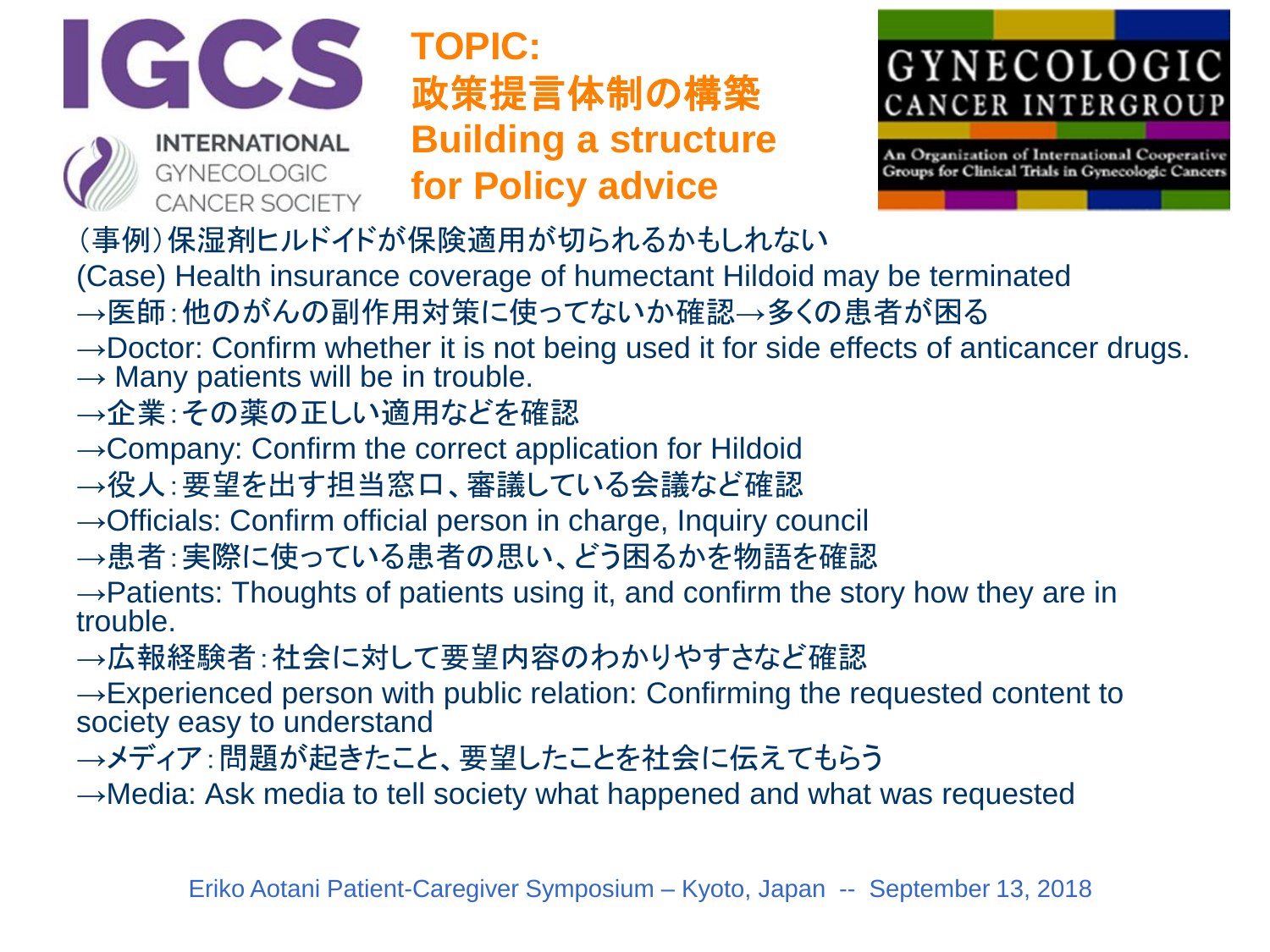

**TOPIC:** 何よりも大切なのは **The most important thing is**

# 患者さんへのフォロー体制

Following system for patients 適切な情報提供(ホームページ、SNS、相談対応) Appropriate provision of information (HP, SNS, Consultation) 患者さんの声を聞き、患者さんのための活動をする Listen to patients, and work for patienets. 患者さんと日々向き合うこと Facing patients each other days 『人を大切にしない人には、政策提言はできない』 People who do not value others cannot make policy advices. ↑人間性は透けて見えます!必ず見抜かれます Humanity is transparent. Humanity will be perceived.

# GYNECOLOGIC CANCER INTERGROUP